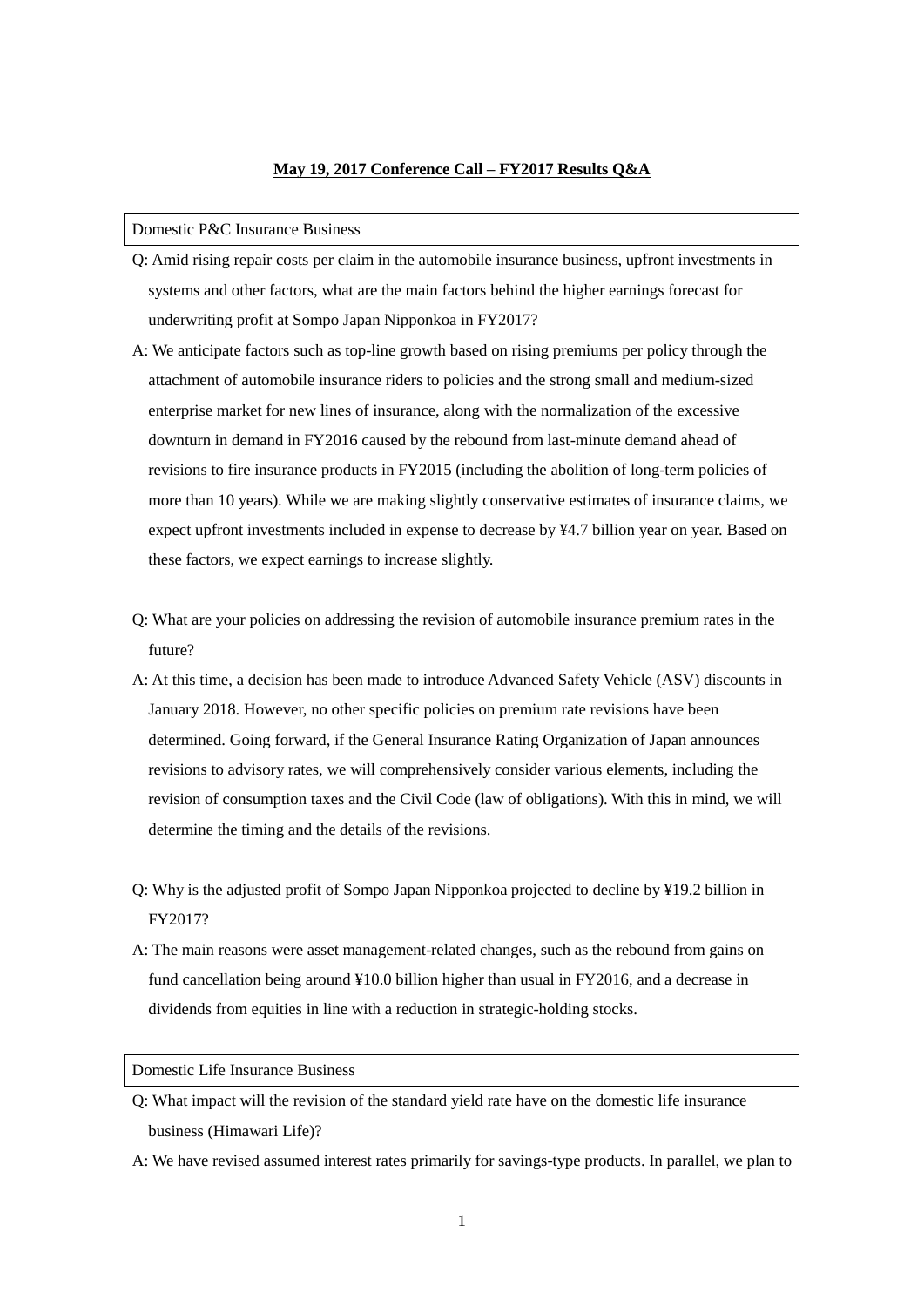revise our mainstay medical insurance and related products while closely monitoring future trends. As a result, we are forecasting an impact of approximately ¥3.0 billion from an increase in provision of policy reserve in FY2017. The provision of policy reserve is adjusted for in the calculation of adjusted profit. Accordingly, this provision will have virtually no impact on adjusted profit.

- Q: Why did paid claims decrease in FY2016, and why is it expected to increase in FY2017?
- A: In FY2016, we believe that paid claims were less than the usual year's level mainly because there were fewer major loss events, in addition to a lower-than-usual mortality rate. On the other hand, in FY2017, we expect paid claims to return to the usual year's level. Based on this, we have factored a conservative estimate of paid claims into the adjusted profit forecast for FY2017.
- Q: What is the likelihood of achieving the adjusted profit forecast of ¥32.0 billion for FY2018? A: We believe that the achievement of the forecast is well within reach, based on steady progress with the growth of profits in line with the accumulation of policies in force, as well as the fact that we have set conservative forecasts for FY2017.

Nursing Care & Healthcare Business, etc.

- Q: In the nursing care & healthcare business, have you set the adjusted profit forecast for FY2017 at an appropriate level to achieve the adjusted profit forecast for FY2018?
- A: We expect adjusted profit to increase to ¥3.4 billion in FY2017. We believe that our progress against the FY2018 target (¥8.0 billion or more) is slightly behind schedule mainly because occupancy rates have not yet recovered to the level anticipated in the initial plan. However, the measures we have laid out to date have been achieved on schedule, and the occupancy rate in the nursing care business has been improving. We will continue to implement measures as planned. The delays in improving the occupancy rate will have an impact of several hundred million yen on profit, which will not have a significant impact on the entire Group.

#### Overseas Insurance Business

- Q: Why has the combined ratio of Sompo International (Endurance) (hereafter, "SI (Endurance)") been increasing?
- A: The combined ratio of SI (Endurance) was stronger than usual up to FY2015, due partly to the impact of only a few natural disasters. In our business forecasts for FY2017, we are expecting a steady top-line increase. However, at the beginning of the fiscal year, we are initially factoring in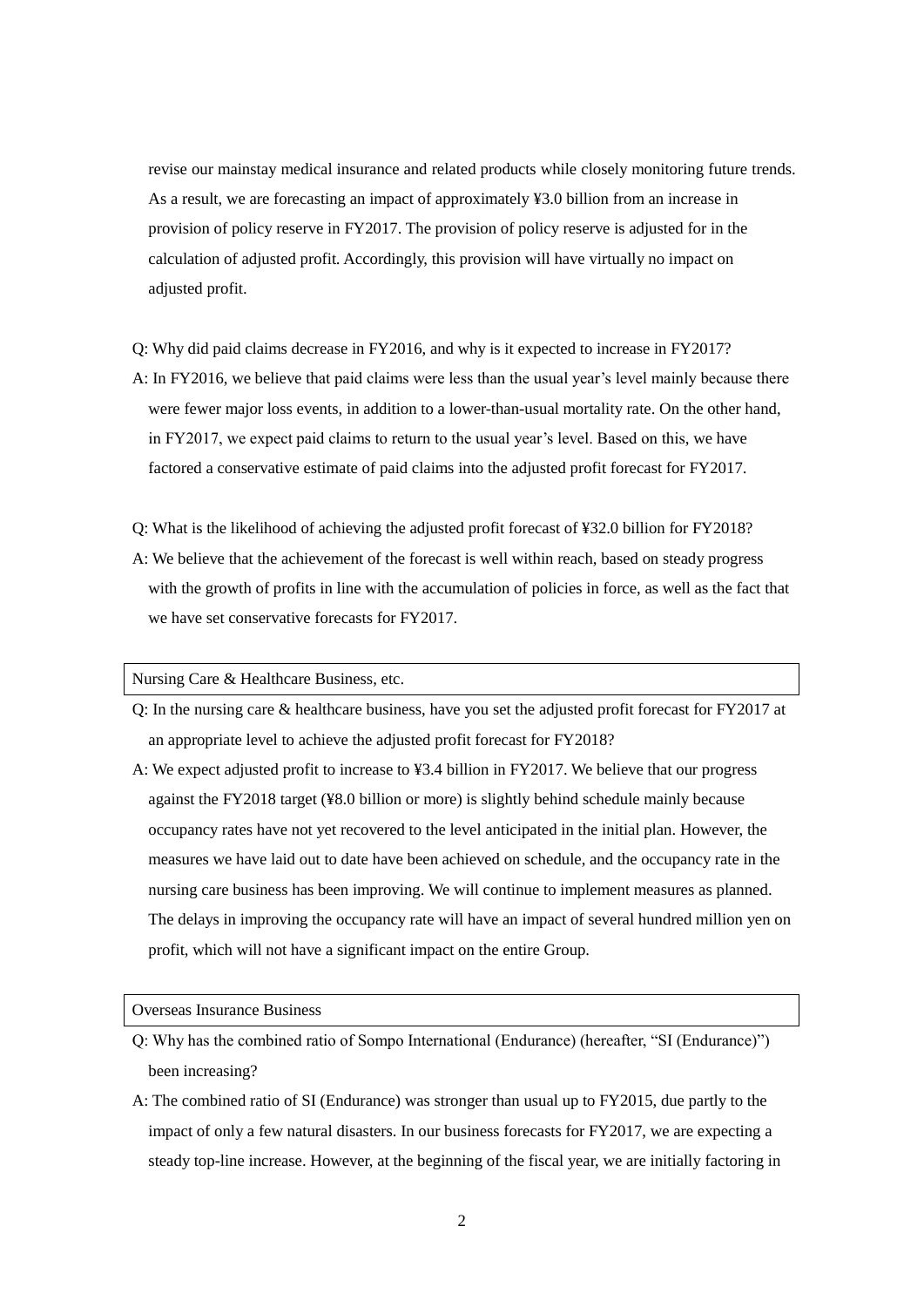a conservative estimate of net losses and loss expenses from major loss events in reinsurance and certain other sectors, even though these events have not yet occurred.

- Q: To what extent will the business results of SI (Endurance) contribute to consolidated net income for FY2017 (J-GAAP)?
- A: We plan to recognize ¥20.9 billion as SI (Endurance)'s net income on a J-GAAP basis. This figure represents SI (Endurance)'s profit forecast of ¥39.3 billion less amortization of goodwill and other items of ¥18.4 billion.
- Q: Can I correctly assume that the major risk factor behind underperformance in the adjusted profit of SI (Endurance) will be reinsurance stemming from natural disasters, particularly reinsurance for storm and flood damage caused by hurricanes in the U.S. and other such events?
- A: SI (Endurance) has been working to reduce natural disaster risk. Notably, ever since John Charman was appointed as CEO in 2013, SI (Endurance) has been devoting greater efforts than ever to reducing natural disaster risk. That said, SI (Endurance) still holds natural disaster risk to a certain extent. An increase in U.S. hurricanes and other such events could become a risk factor for underperformance in adjusted profit.

### Asset Management

- Q: What was the amount of gains on cancellation of funds in Sompo Japan Nipponkoa's investment profit for FY2016? Sompo Japan Nipponkoa recorded realized losses on sales of securities in the fourth quarter of FY2016. What were the main components of those losses?
- A: Sompo Japan Nipponkoa usually records around several billion yen of gains on cancellation of funds in normal years. These gains are recorded under interest and dividend income. In FY2016, Sompo Japan Nipponkoa recorded around ten and several billion yen of these gains, which was around ¥10 billion more than in normal years. The realized losses on sales of securities recorded in the fourth quarter of FY2016 mainly comprised losses on the replacement of foreign bonds and certain other securities to improve the investment portfolio, with the aim of improving yields and other aspects.

# Shareholder Returns

- Q: Why did you set the total payout ratio at 50% relative to earnings for FY2016?
- A: We have announced that we will set the total payout ratio at 50% as our medium-term target level for shareholder returns, and that the total payout ratio could be adjusted up or down according to